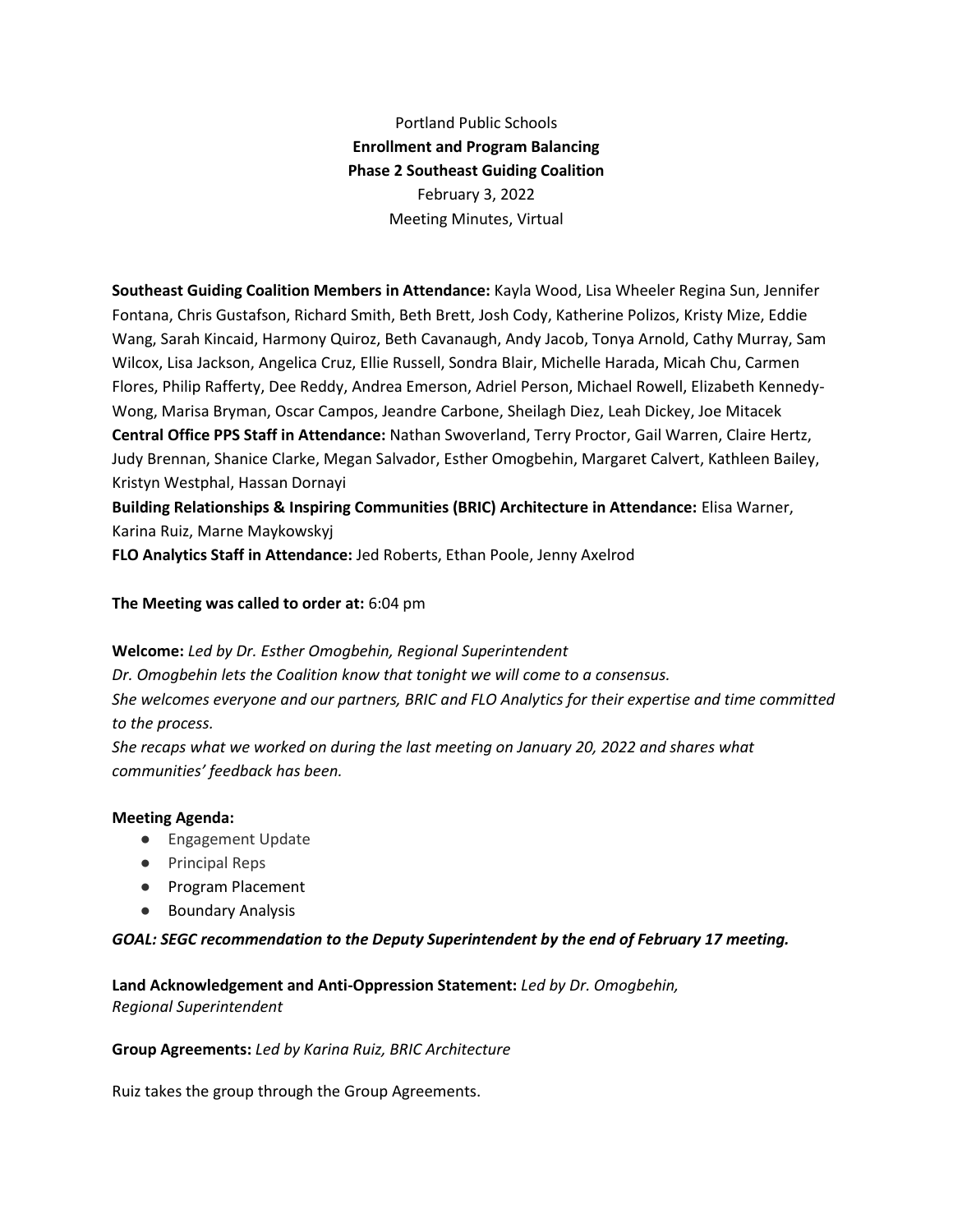- 1. Stay Engaged
- 2. Speak your truth responsibly
- 3. Listen to understand, to believe
- 4. Be willing to do things differently and experience discomfort
- 5. Expect and Accept non-closure
- 6. Take space & Make Space
- 7. Ensure each person in the room has a chance to speak
- 8. Respectful of each other's voices and views

## **Where we are:** *Led by Karina Ruiz, BRIC*

*Wanted to take a moment to share what has been accomplished to date. Here are a few.*

● Consensus to date:

Ruiz talked about how Clark will become the new location for Harrison Park K-5 neighborhood and Chinese Dual Language Immersion (DLI). She shared how Creative Science will join with Bridger neighborhood and Chinese DLI neighborhood co-location will continue at Woodstock Elementary. DLI program strands will join up at middle schools–one language program per MS

- Nearing consensus:
- *Two main outstanding consensus Program Placement questions.*

K-5 Spanish Immersion locations, Middle School (MS) Spanish and Chinese Immersion locations. Neighborhood program feeder patterns and Boundary line adjustments.

## **Engagement Update:** *Led by Shanice Clarke, Director of Community Engagement*

Clarke talked about incorporating more representation of voices, especially those who are disproportionately impacted by the proposed changes, additional community engagement was conducted with targeted school communities. A focus was on neighborhood program family input, including those who are at schools with a co-located model.

### *What was learned last week.*

How do you define success? What are barriers to success? How does school play a part in that?

- Experienced administrators who set learning outcomes set by the school help my child's behavior
- Language is a barrier to success at school. Parents still need a lot of support from school
- Friends and teachers have a big influence on children. Family and kids need attention from staff. Access to after school activities like chess club and social activities help support success.
- Concern about diverse kids going to Kellogg without the support they need

### Whole School DLI, Chinese, and Spanish DLI

- Whole school model is okay if the diversity of students in co-located models is maintained
- "It would be awesome" (to have a whole school DLI at Lent)
- Strong support of whole school DLI at Lent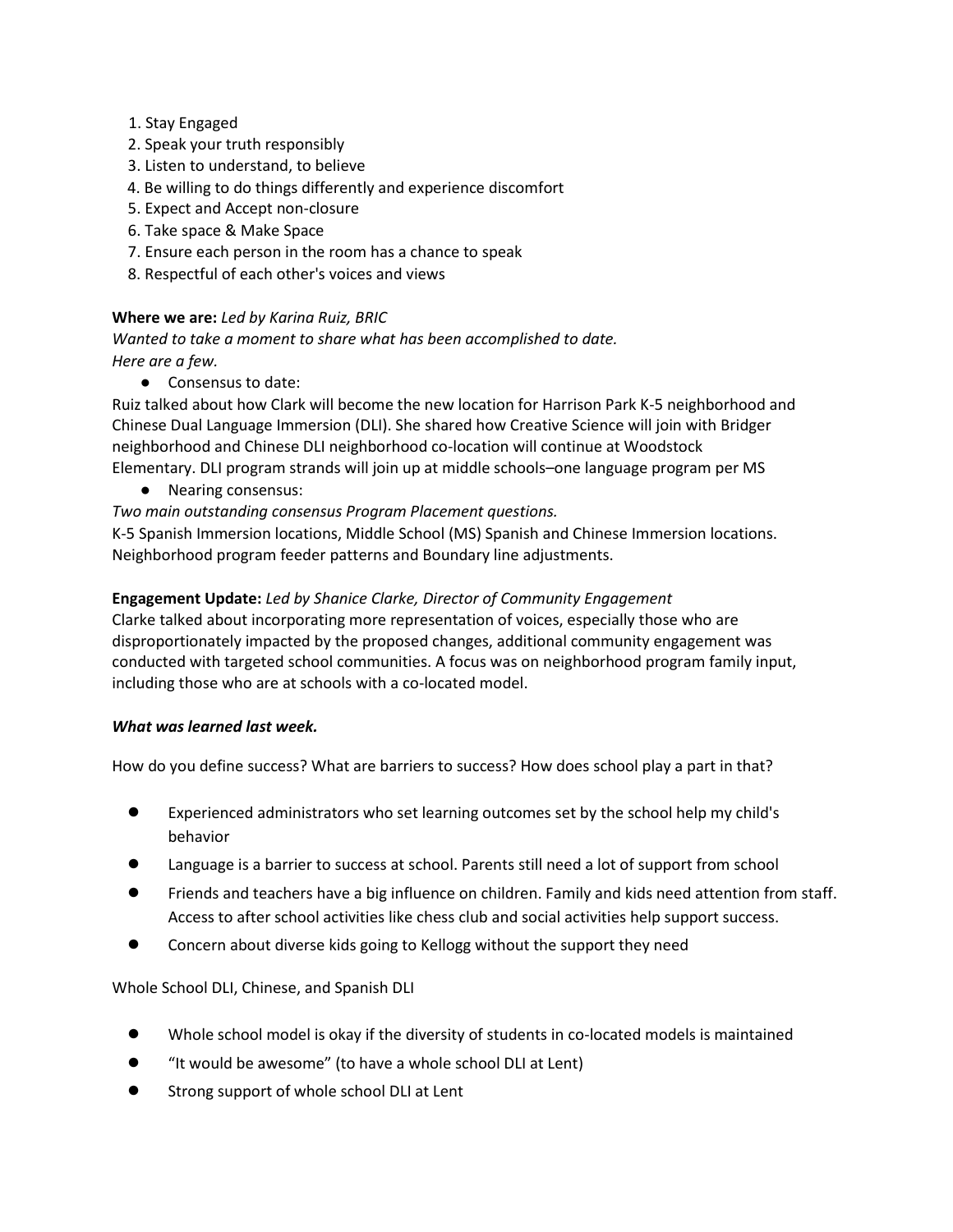- Families are feeling heard, and express value in multiple options
- Some disagreement with whole school model
- A large number of parents express a preference for DLI programs remaining at Harrison Park
- Enrollment forecasts aren't capturing the new construction & open homes waiting to be purchased or rented in the neighborhood--it feels like the projection might be overly conservative especially once the Harrison Park facilities have been refreshed
- Preference to have one DLI program so school isn't too populated

# **Co-Chair Corner:** *Led by Adriel Person and Beth Cavanaugh*

Person spoke about:

Compilation of conversations that Beth and her had and through Discord. *Here are a few.*

- Questions about Portland Public Schools (PPS) ability to commit to services in schools with enrollment shift.
- Surprise about poll switch. Everyone was concerned about the polling.
- Lent standing in E-Series: Will Lent be neighborhood DLI program similar to Sunnyside? In the "E" series will they be neighborhood assigned?
- Outreach results and feedback. Shanice agreed to make it available to look at.
- Feeling that one schools wishes are being prioritized over others. Making sure there is not a favored school.
- Social media reminder. A lot of conversation on social media and need to make sure you are speaking for yourself on social media and not a whole SEGC.

# **Principal Representatives:** *Led by Richard Smith, Principal at Kellogg Middle School & Catherine Murray, Principal at Marysvill*

Principal Smith talks about the perspective as a Principal Group. He reads from a letter. Principals thought that Spanish DLI at Kellogg would be best. Smith also shares his experience of opening a school as well as experiences at Lent. Smith shared what the staff's race and bilinguals within the school are. And Chinese DLI at Harrison Park.

Principal Murray speaks to the whole school DLI as a model at the elementary school levels. Strongly from the elementary school is that need to make sure neighborhood programs are at 270. Robustly populated. Two good follow strands. Benefits of the whole school DLI. Recognize that single strand does not offer. School wide focus and development. Power of the opt-out.

# Questions:

1. The challenge of ensuring the robust and equity of Kellogg and Harrison Park. What was the Principals take on the disparity between those schools?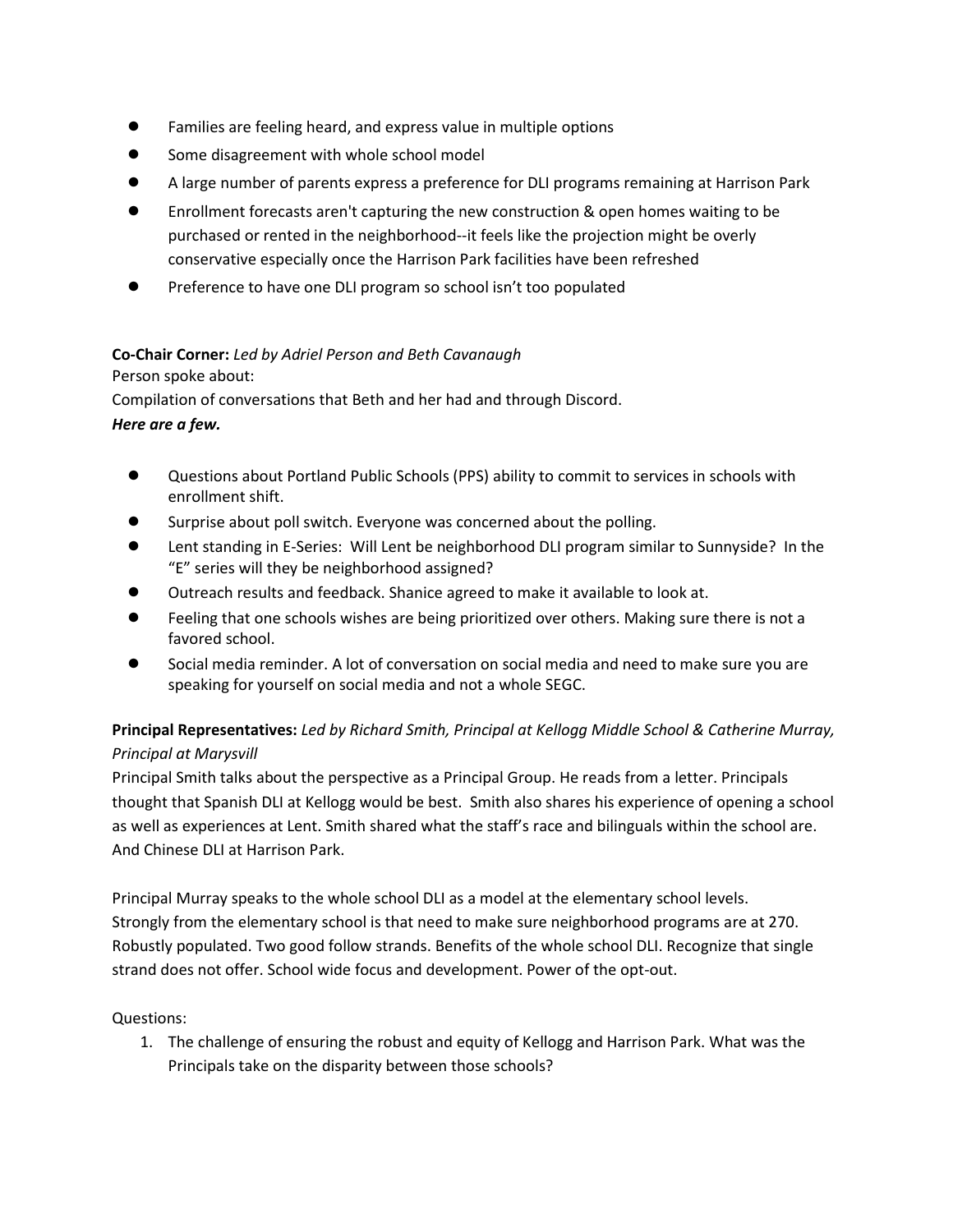- 2. If the neighborhood families are able to opt in to Kellogg how will they be brought up to speed if they don't have a history in the Spanish language?
- 3. Could you address the consequence of HP having so much less enrollment than Kellogg, when this process was intended to balance enrollment?

**Harrison Park Middle School Enrollment Options:** *Led by Jed Roberts, FLO Analytics Roberts showed folks the building up enrollment at Harrison Park.*

Middle School Spanish DLI is located at Kellogg AND K-5 Spanish DLI is at Atkinson and Lent.

Questions: Numbers and Enrollment impact Programs?

**Enrollment, budget and staffing:** *Led by Judy Brennan, Director of Enrollment and Transfer* Brennan describes the Enrollment, Budget and Staffing chart to group. Comparing Lane MS to Mt. Tabor MS.

## **Small Group Discussion:** *Led by Ruiz*

*Can we get to consensus around …?* Small Group Breakout in Quads

This is the Proposal ahead of us:

- 1. Whole school Spanish DLI at Lent and co-location at Atkinson
- 2. Spanish DLI consolidated at Kellogg for Spanish
- 3. Chinese Immersion DLI at Harrison Park

# **Where do you stand?**

Ruiz lets the coalition know its time for a Vote Poll. The Southeast Guiding Coalition (SEGC) will use the Fist to Five Consensus Building method to reach consensus. If consensus cannot be reached, the Guiding Coalition may use a majority vote to rule. What will it take to get the group to at least a three?

Fist to Five Poll

- 1. Whole school Spanish DLI at Lent and co-location at Atkinson, Spanish DLI consolidated at Kellogg for Spanish and Chinese Immersion DLI at Harrison Park.
	- a. Consensus: 2 & 3 were both at 33%

I can support the proposal if the group can get some assurances about the robust of the Programs. YES/NO POLL: Yes 67%

**Whole Group Sensemaking:** *Led by Roberts*

**Spotlight on Boundary Changes:** *Led by Roberts*

**Roberts shares** K-5 Boundary Changes in response to SEGC feedback. He goes over the boundary maps.